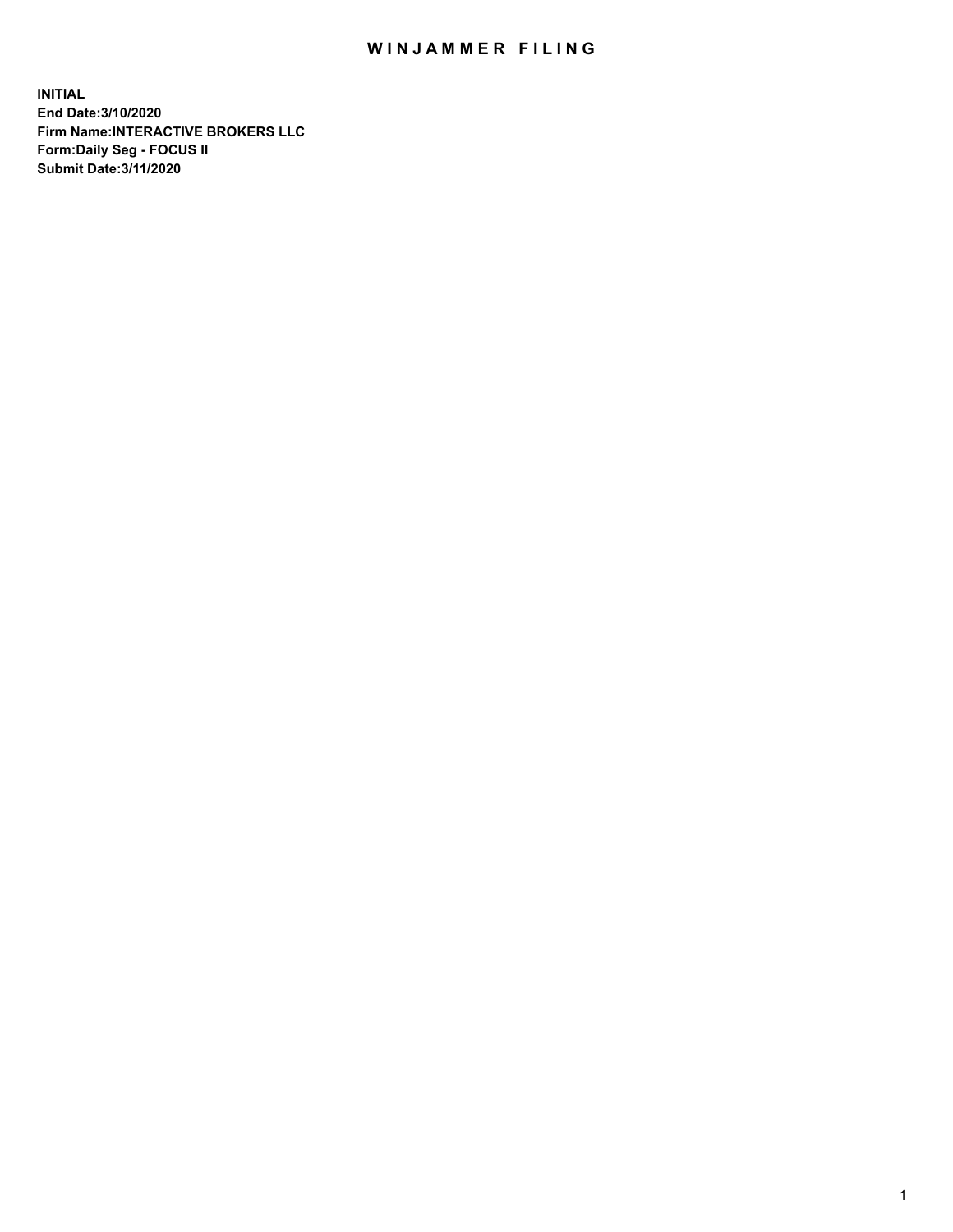**INITIAL End Date:3/10/2020 Firm Name:INTERACTIVE BROKERS LLC Form:Daily Seg - FOCUS II Submit Date:3/11/2020 Daily Segregation - Cover Page**

| Name of Company                                                                                                                                                                                                                                                                                                               | <b>INTERACTIVE BROKERS LLC</b>                                                   |
|-------------------------------------------------------------------------------------------------------------------------------------------------------------------------------------------------------------------------------------------------------------------------------------------------------------------------------|----------------------------------------------------------------------------------|
| <b>Contact Name</b>                                                                                                                                                                                                                                                                                                           | James Menicucci                                                                  |
| <b>Contact Phone Number</b>                                                                                                                                                                                                                                                                                                   | 203-618-8085                                                                     |
| <b>Contact Email Address</b>                                                                                                                                                                                                                                                                                                  | jmenicucci@interactivebrokers.c<br>om                                            |
| FCM's Customer Segregated Funds Residual Interest Target (choose one):<br>a. Minimum dollar amount: ; or<br>b. Minimum percentage of customer segregated funds required:% ; or<br>c. Dollar amount range between: and; or<br>d. Percentage range of customer segregated funds required between:% and%.                        | <u>0</u><br>$\overline{\mathbf{0}}$<br>155,000,000 245,000,000<br>0 <sub>0</sub> |
| FCM's Customer Secured Amount Funds Residual Interest Target (choose one):<br>a. Minimum dollar amount: ; or<br>b. Minimum percentage of customer secured funds required:%; or<br>c. Dollar amount range between: and; or<br>d. Percentage range of customer secured funds required between:% and%.                           | <u>0</u><br>$\overline{\mathbf{0}}$<br>80,000,000 120,000,000<br>0 <sub>0</sub>  |
| FCM's Cleared Swaps Customer Collateral Residual Interest Target (choose one):<br>a. Minimum dollar amount: ; or<br>b. Minimum percentage of cleared swaps customer collateral required:%; or<br>c. Dollar amount range between: and; or<br>d. Percentage range of cleared swaps customer collateral required between:% and%. | <u>0</u><br>$\underline{\mathbf{0}}$<br>0 <sub>0</sub><br>0 <sub>0</sub>         |

Attach supporting documents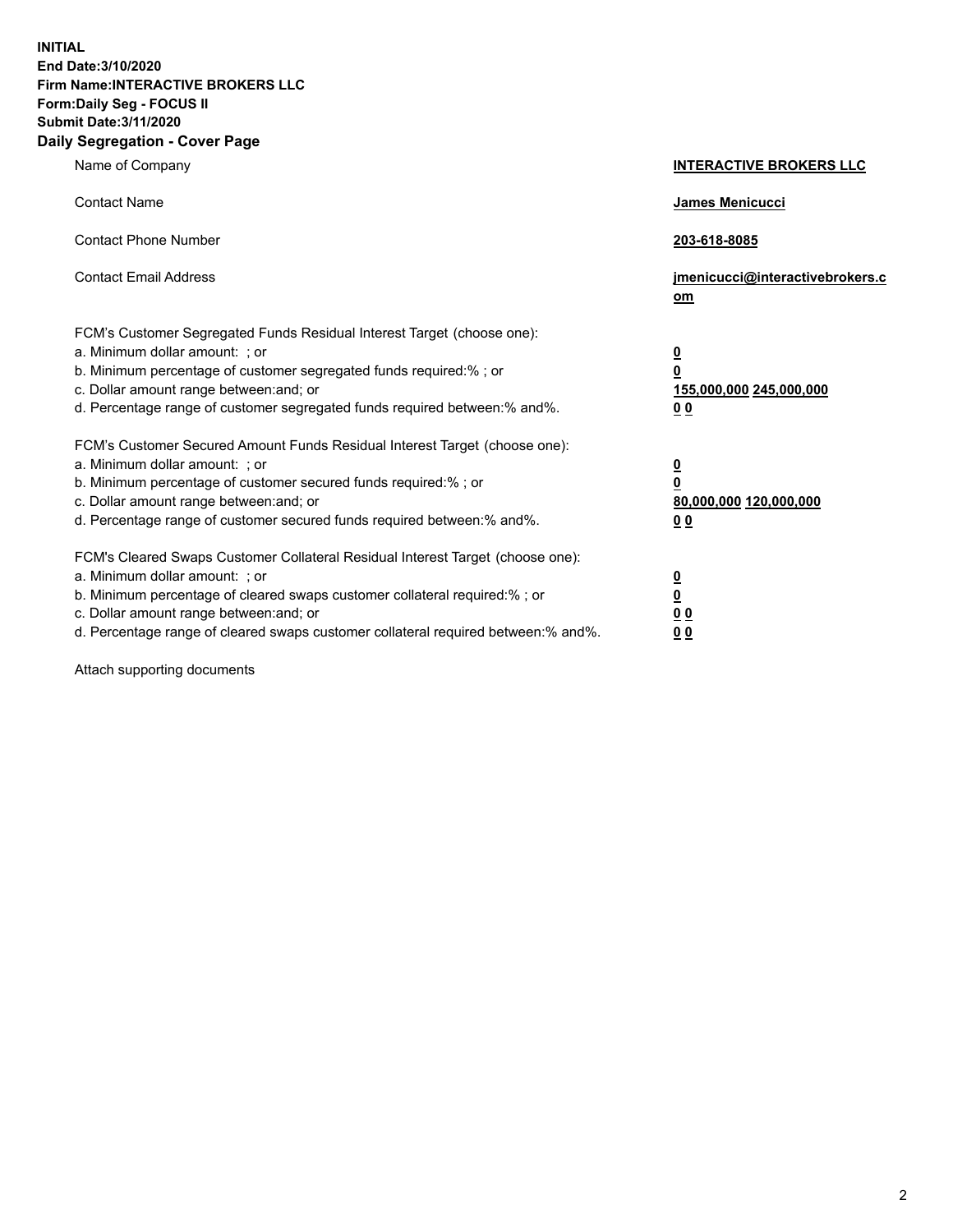**INITIAL End Date:3/10/2020 Firm Name:INTERACTIVE BROKERS LLC Form:Daily Seg - FOCUS II Submit Date:3/11/2020 Daily Segregation - Secured Amounts**

|                | <u>Dany Ocymganon - Occarca Amoante</u>                                                                    |                                                 |
|----------------|------------------------------------------------------------------------------------------------------------|-------------------------------------------------|
|                | Foreign Futures and Foreign Options Secured Amounts                                                        |                                                 |
|                | Amount required to be set aside pursuant to law, rule or regulation of a foreign                           | $0$ [7305]                                      |
|                | government or a rule of a self-regulatory organization authorized thereunder                               |                                                 |
| $\mathbf{1}$ . | Net ledger balance - Foreign Futures and Foreign Option Trading - All Customers                            |                                                 |
|                | A. Cash                                                                                                    | 522,731,846 [7315]                              |
|                | B. Securities (at market)                                                                                  | $0$ [7317]                                      |
| 2.             | Net unrealized profit (loss) in open futures contracts traded on a foreign board of trade                  | -9,685,718 [7325]                               |
| 3.             | Exchange traded options                                                                                    |                                                 |
|                | a. Market value of open option contracts purchased on a foreign board of trade                             | 159,103 [7335]                                  |
|                | b. Market value of open contracts granted (sold) on a foreign board of trade                               | -364,146 [7337]                                 |
| 4.             | Net equity (deficit) (add lines 1. 2. and 3.)                                                              | 512,841,085 [7345]                              |
| 5.             | Account liquidating to a deficit and account with a debit balances - gross amount                          | <b>21,212</b> [7351]                            |
|                | Less: amount offset by customer owned securities                                                           | 0 [7352] 21,212 [7354]                          |
| 6.             | Amount required to be set aside as the secured amount - Net Liquidating Equity                             | 512,862,297 [7355]                              |
|                | Method (add lines 4 and 5)                                                                                 |                                                 |
| 7.             | Greater of amount required to be set aside pursuant to foreign jurisdiction (above) or line<br>6.          | 512,862,297 [7360]                              |
|                | FUNDS DEPOSITED IN SEPARATE REGULATION 30.7 ACCOUNTS                                                       |                                                 |
| $\mathbf{1}$ . | Cash in banks                                                                                              |                                                 |
|                | A. Banks located in the United States                                                                      | 80,012,148 [7500]                               |
|                | B. Other banks qualified under Regulation 30.7                                                             | 0 [7520] 80,012,148 [7530]                      |
| 2.             | Securities                                                                                                 |                                                 |
|                | A. In safekeeping with banks located in the United States                                                  | 448,166,075 [7540]                              |
|                | B. In safekeeping with other banks qualified under Regulation 30.7                                         | 0 [7560] 448,166,075 [7570]                     |
| 3.             | Equities with registered futures commission merchants                                                      |                                                 |
|                | A. Cash                                                                                                    | $0$ [7580]                                      |
|                | <b>B.</b> Securities                                                                                       | $0$ [7590]                                      |
|                | C. Unrealized gain (loss) on open futures contracts                                                        | $0$ [7600]                                      |
|                | D. Value of long option contracts                                                                          | $0$ [7610]                                      |
|                | E. Value of short option contracts                                                                         | 0 [7615] 0 [7620]                               |
| 4.             | Amounts held by clearing organizations of foreign boards of trade                                          |                                                 |
|                | A. Cash                                                                                                    | $0$ [7640]                                      |
|                | <b>B.</b> Securities                                                                                       | $0$ [7650]                                      |
|                | C. Amount due to (from) clearing organization - daily variation                                            | $0$ [7660]                                      |
|                | D. Value of long option contracts                                                                          | $0$ [7670]                                      |
|                | E. Value of short option contracts                                                                         | 0 [7675] 0 [7680]                               |
| 5.             | Amounts held by members of foreign boards of trade                                                         |                                                 |
|                | A. Cash                                                                                                    | 96,157,827 [7700]                               |
|                | <b>B.</b> Securities                                                                                       | $0$ [7710]                                      |
|                | C. Unrealized gain (loss) on open futures contracts                                                        | 23,749,018 [7720]                               |
|                | D. Value of long option contracts                                                                          | 159,103 [7730]                                  |
|                | E. Value of short option contracts                                                                         | <mark>-364,146</mark> [7735] 119,701,802 [7740] |
| 6.             | Amounts with other depositories designated by a foreign board of trade                                     | 0 [7760]                                        |
| 7.             | Segregated funds on hand                                                                                   | $0$ [7765]                                      |
| 8.             | Total funds in separate section 30.7 accounts                                                              | 647,880,025 [7770]                              |
| 9.             | Excess (deficiency) Set Aside for Secured Amount (subtract line 7 Secured Statement<br>Page 1 from Line 8) | 135,017,728 [7380]                              |
| 10.            | Management Target Amount for Excess funds in separate section 30.7 accounts                                | 80,000,000 [7780]                               |
| 11.            | Excess (deficiency) funds in separate 30.7 accounts over (under) Management Target                         | 55,017,728 [7785]                               |
|                |                                                                                                            |                                                 |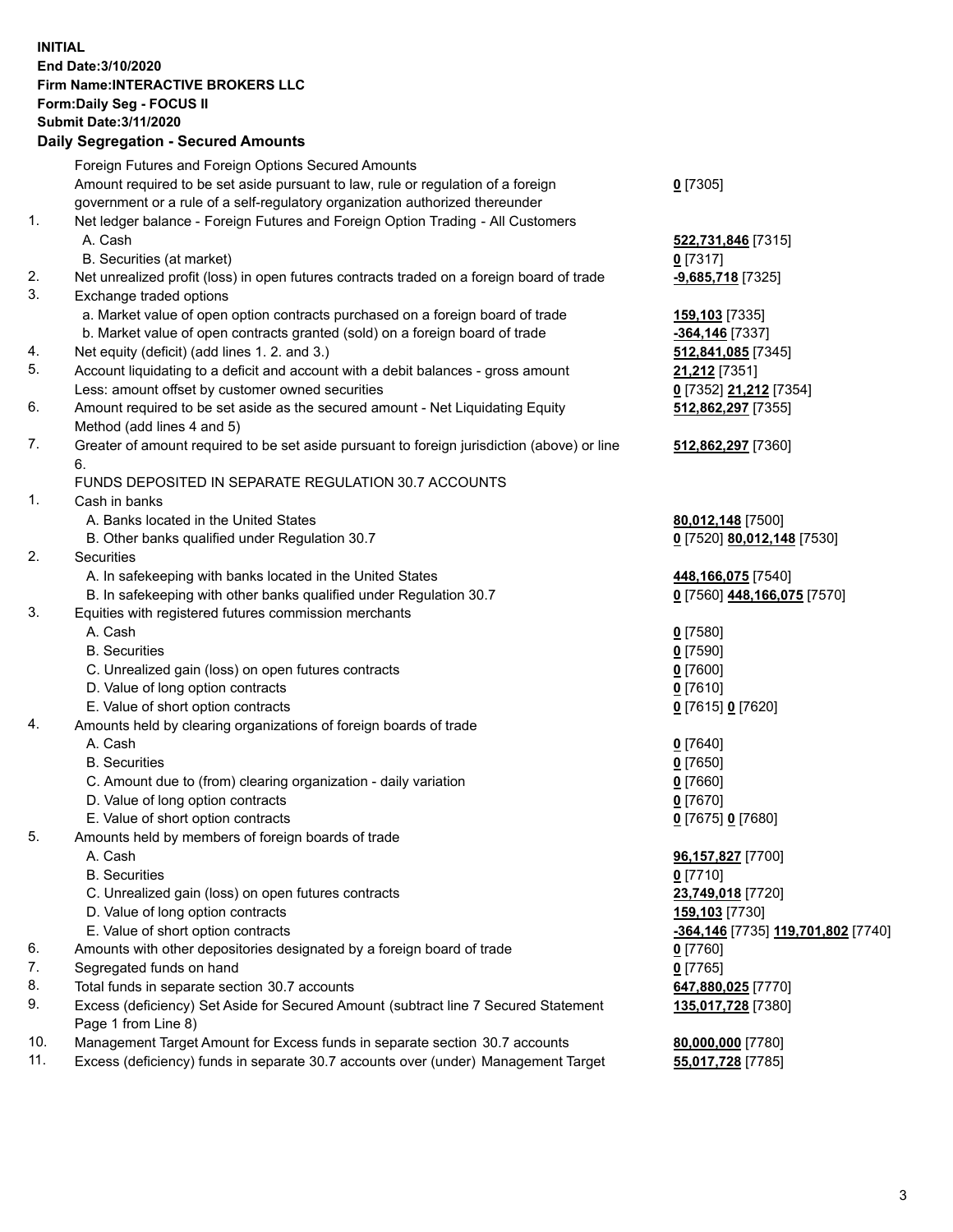**INITIAL End Date:3/10/2020 Firm Name:INTERACTIVE BROKERS LLC Form:Daily Seg - FOCUS II Submit Date:3/11/2020 Daily Segregation - Segregation Statement** SEGREGATION REQUIREMENTS(Section 4d(2) of the CEAct) 1. Net ledger balance A. Cash **4,737,920,869** [7010] B. Securities (at market) **0** [7020] 2. Net unrealized profit (loss) in open futures contracts traded on a contract market **157,296,766** [7030] 3. Exchange traded options A. Add market value of open option contracts purchased on a contract market **686,499,655** [7032] B. Deduct market value of open option contracts granted (sold) on a contract market **-728,747,846** [7033] 4. Net equity (deficit) (add lines 1, 2 and 3) **4,852,969,444** [7040] 5. Accounts liquidating to a deficit and accounts with debit balances - gross amount **5,454,294** [7045] Less: amount offset by customer securities **0** [7047] **5,454,294** [7050] 6. Amount required to be segregated (add lines 4 and 5) **4,858,423,738** [7060] FUNDS IN SEGREGATED ACCOUNTS 7. Deposited in segregated funds bank accounts A. Cash **1,905,326,030** [7070] B. Securities representing investments of customers' funds (at market) **1,685,901,155** [7080] C. Securities held for particular customers or option customers in lieu of cash (at market) **0** [7090] 8. Margins on deposit with derivatives clearing organizations of contract markets A. Cash **8,886,635** [7100] B. Securities representing investments of customers' funds (at market) **1,588,069,731** [7110] C. Securities held for particular customers or option customers in lieu of cash (at market) **0** [7120] 9. Net settlement from (to) derivatives clearing organizations of contract markets **-27,958,621** [7130] 10. Exchange traded options A. Value of open long option contracts **692,691,448** [7132] B. Value of open short option contracts **-735,021,783** [7133] 11. Net equities with other FCMs A. Net liquidating equity **0** [7140] B. Securities representing investments of customers' funds (at market) **0** [7160] C. Securities held for particular customers or option customers in lieu of cash (at market) **0** [7170] 12. Segregated funds on hand **0** [7150] 13. Total amount in segregation (add lines 7 through 12) **5,117,894,595** [7180] 14. Excess (deficiency) funds in segregation (subtract line 6 from line 13) **259,470,857** [7190] 15. Management Target Amount for Excess funds in segregation **155,000,000** [7194] 16. Excess (deficiency) funds in segregation over (under) Management Target Amount **104,470,857** [7198]

Excess